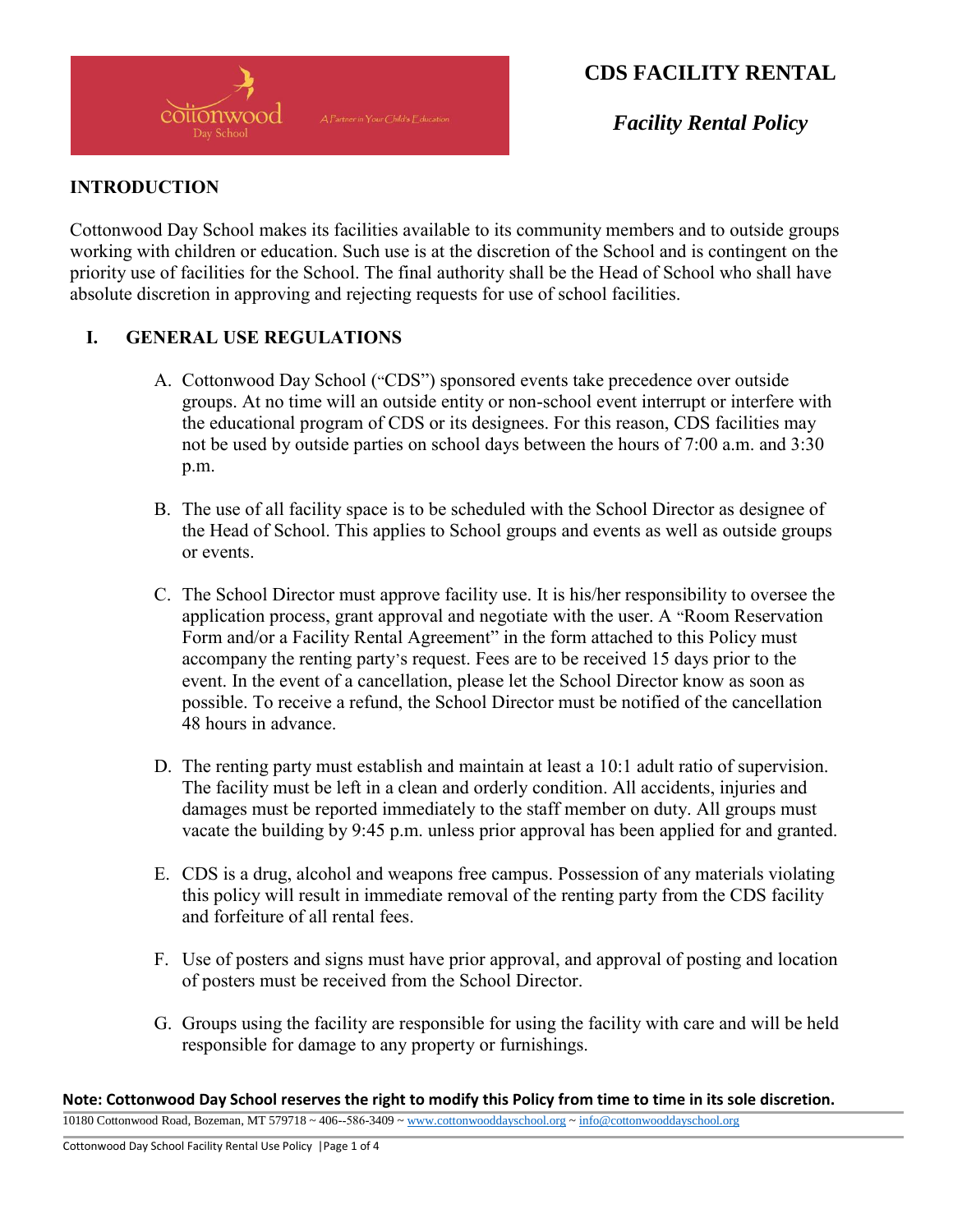

*Facility Rental Policy*

- H. The equipment owned by CDS may not be moved or used without permission.
- I. CDS reserves the right to require that the renting party provide a security guard for groups over a certain size as determined by the Head of School.
- J. All events and activities must meet City and County ordinances with regards to noise and lighting. If a permit is required to hold an event or activity, the fees will be paid by the renting party and a copy of the issued permit must be presented to CDS to be kept on file.
- K. A 10% deposit is required from the renting party within one (1) week of approval from CDS. Groups using facility are responsible for cleaning fees following rental period. Cleaning fees will be deducted from deposit.

### **II. LIABILITY INSURANCE**

A single event liability policy, with limits established by CDS, must be purchased when the event is not school sponsored. CDS community member's personal events ( i.e. practices, meetings, etc.) are considered outside groups for liability insurance purposes. Proof of single event liability coverage must be provided. A current certificate of insurance from the insurance carrier, naming CDS as an additional insured, must accompany the Rental Agreement. In the event a renting party does not provide the certificate of insurance, the event will not be scheduled.

#### **III. BUILDING AVAILABILITY**

Available rooms can be scheduled from 7:00 a.m. to 9:45 p.m., Monday through Friday. Any meetings that are scheduled to continue beyond 9:45 p.m. must be pre-approved through the normal scheduling process as follows:

- 1. Completion of a Room Reservation form indicating late closing need.
- 2. Completion of Rental Agreement.
- 3. Contact with Head of School to ensure that late closing can be accommodated.

#### **IV. BUILDING PRIORITY**

Use of the facility will take the following priority. If there is a scheduling priority conflict, it shall be resolved according to the following order of priority:

1. Cottonwood Day School General Operation.

**Note: Cottonwood Day School reserves the right to modify this Policy from time to time in its sole discretion.** 10180 Cottonwood Road, Bozeman, MT 579718 ~ 406-‐586-3409 [~ www.cottonwooddayschool.org](http://www.cottonwooddayschool.org/) [~ info@cottonwooddayschool.org](mailto:info@cottonwooddayschool.org)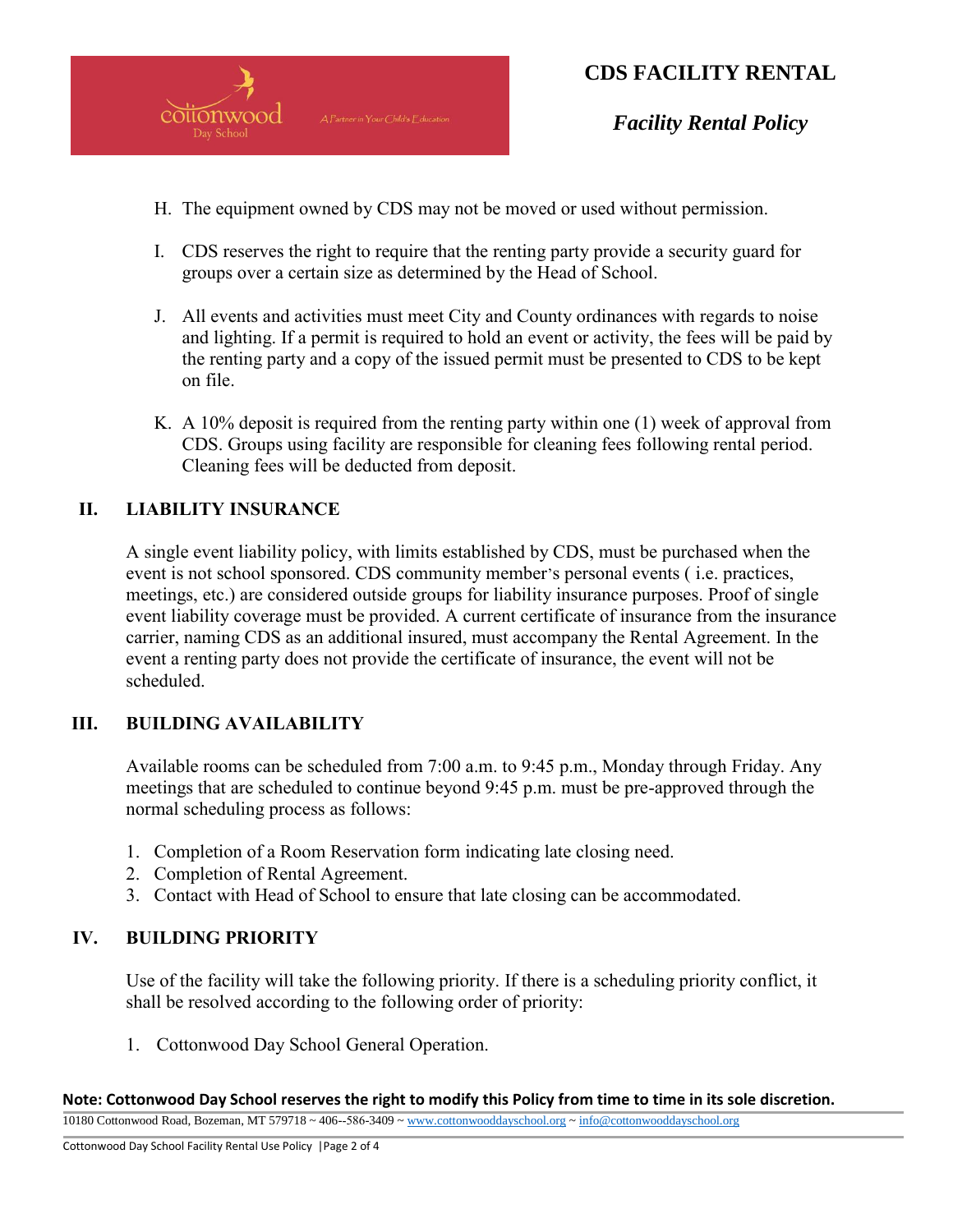

*Facility Rental Policy*

- 2. Cottonwood Day School Sport & Club Use.
- 3. Cottonwood Day School Community Use.
- 4. Non-profit Community Group Use.

#### **V. LOSS OR DAMAGE OF PERSONAL ITEMS**

CDS is not responsible for the loss or damage of personal items. Community members and guests shall not hold CDS responsible in any way for temporary storage or loss of personal equipment or supplies.

#### **VI. GUIDELINES FOR GENERAL CLASSROOM USE**

Classrooms are available on a limited basis throughout the school year and during the summer months. If available:

- Any classroom used will be returned to the set-up in which it was found, and nothing shall be tacked, taped or stapled to walls without prior approval.
- Accumulated trash will be removed to proper receptacles outside the building.
- Adults who use classrooms are to assume responsibility for the area used and are to be accountable for supervision of the area as well as hallway areas.
- The designated adult supervisor must monitor all areas until all participants leave the premises.
- CDS is not responsible for storing visitor's supplies, nor are groups to use CDS supplies.
- Participants will respect the classroom space and not enter closets, open cupboards/drawers, or in any way compromise teacher or student workspace.

#### **VII. GENERAL KITCHEN GUIDELINES**

The kitchen is maintained for the use of the CDS staff. Its purpose is to facilitate food and beverage preparation in support of classroom educational activities. Any user of the kitchen facilities is responsible to become familiar with the use of equipment. Microwave, ovens, stove, coffee maker, limited cooking utensils are available to all groups.

- Leftover food must be removed. Do not leave food in the kitchen or refrigerator. Containers to transport food must be provided.
- The kitchen sink, countertops, tables, etc. must be cleaned before leaving.
- All CDS pots, pans, and cooking utensils must be hand washed in the sink.
- Garbage and recycling shall be disposed of in the proper receptacles outside the building.

#### **Note: Cottonwood Day School reserves the right to modify this Policy from time to time in its sole discretion.**

10180 Cottonwood Road, Bozeman, MT 579718 ~ 406-‐586-3409 [~ www.cottonwooddayschool.org](http://www.cottonwooddayschool.org/) [~ info@cottonwooddayschool.org](mailto:info@cottonwooddayschool.org)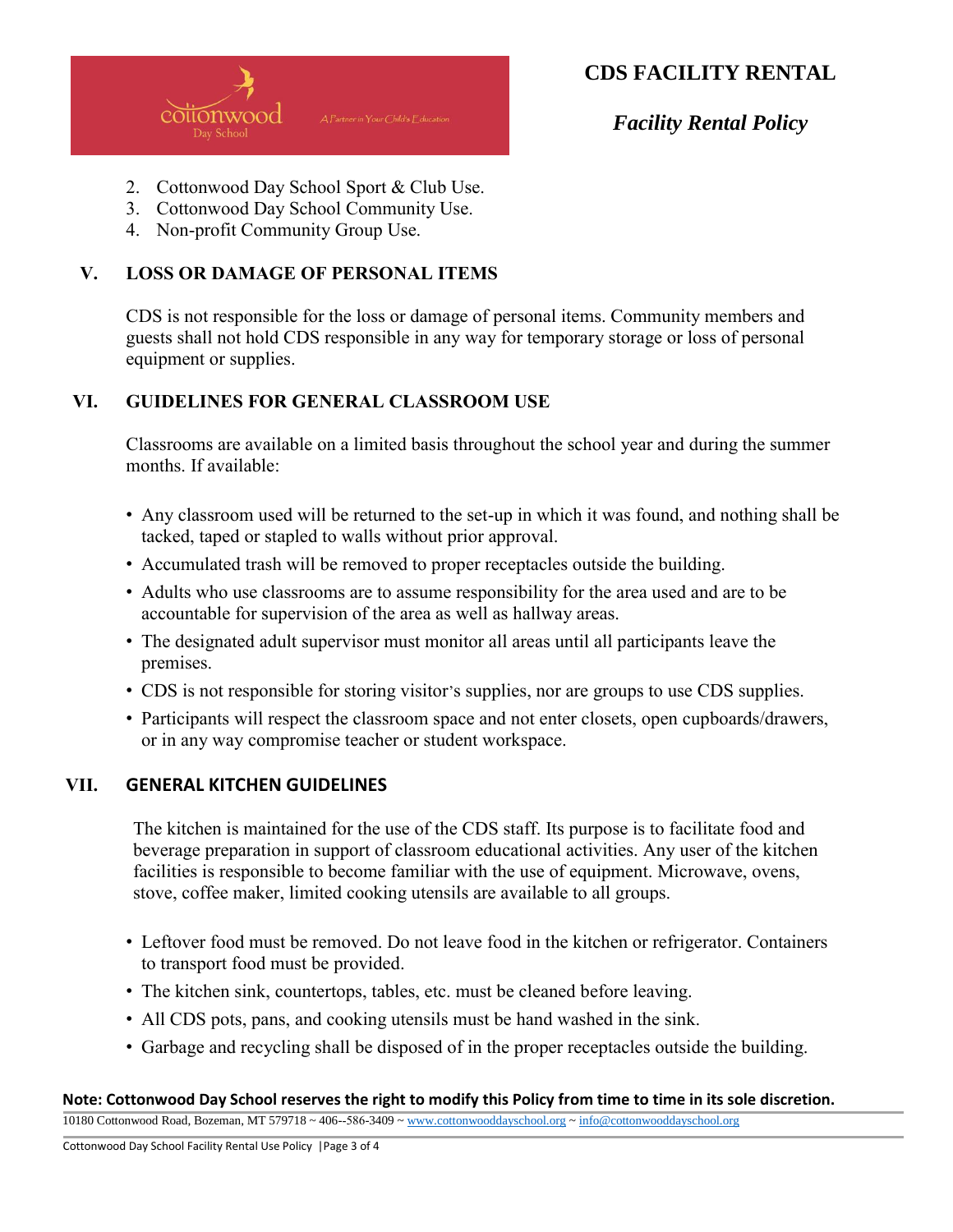

*Facility Rental Policy*

### **VIII. GUIDELINES FOR GYM and FIELD USE**

The utmost precautions must be taken to ensure the safety and wellbeing of the athletes and visitors that use this facility. The following guidelines must be adhered to:

- All participants making use of the facility are required to submit a signed participation waiver releasing CDS from any liability resulting from the use of the facility.
- The designated adult supervisor must monitor all areas until all participants leave the premises.
- The designated adult supervisors are responsible for participant behavior the entire time the participants are in the area.
- Problems and difficulties with the building relating to a sport need to be reported to the School Director.
- CDS is not responsible for storing visitor's equipment, nor are groups to use CDS equipment.
- Equipment and/or uniforms are to be taken with activity participants when they leave.
- Participants must wear non-marking athletic shoes.
- The gym/field is to be left as tidy as it was found.
- No food or drink in the gymnasium.

### **IX. GUIDELINE FOR CAFETERIA USE**

- The designated adult supervisor is to assume responsibility for the area use and is to be accountable for supervision of the area as well as hallway and bathroom areas.
- The designated adult supervisor is responsible for participant behavior the entire time the participants are in the area.
- The cafeteria will be returned to the set-up in which it was found, and nothing shall be tacked, taped or stapled to walls without prior approval.
- Accumulated trash will be removed to proper receptacles outside the building
- Adults who use classrooms are to assume responsibility for the area used and are to be accountable for supervision of the area as well as hallway areas.
- The designated adult supervisor must monitor all areas until all participants leave the premises. CDS is not responsible for storing visitor's supplies, nor are groups to use CDS supplies.